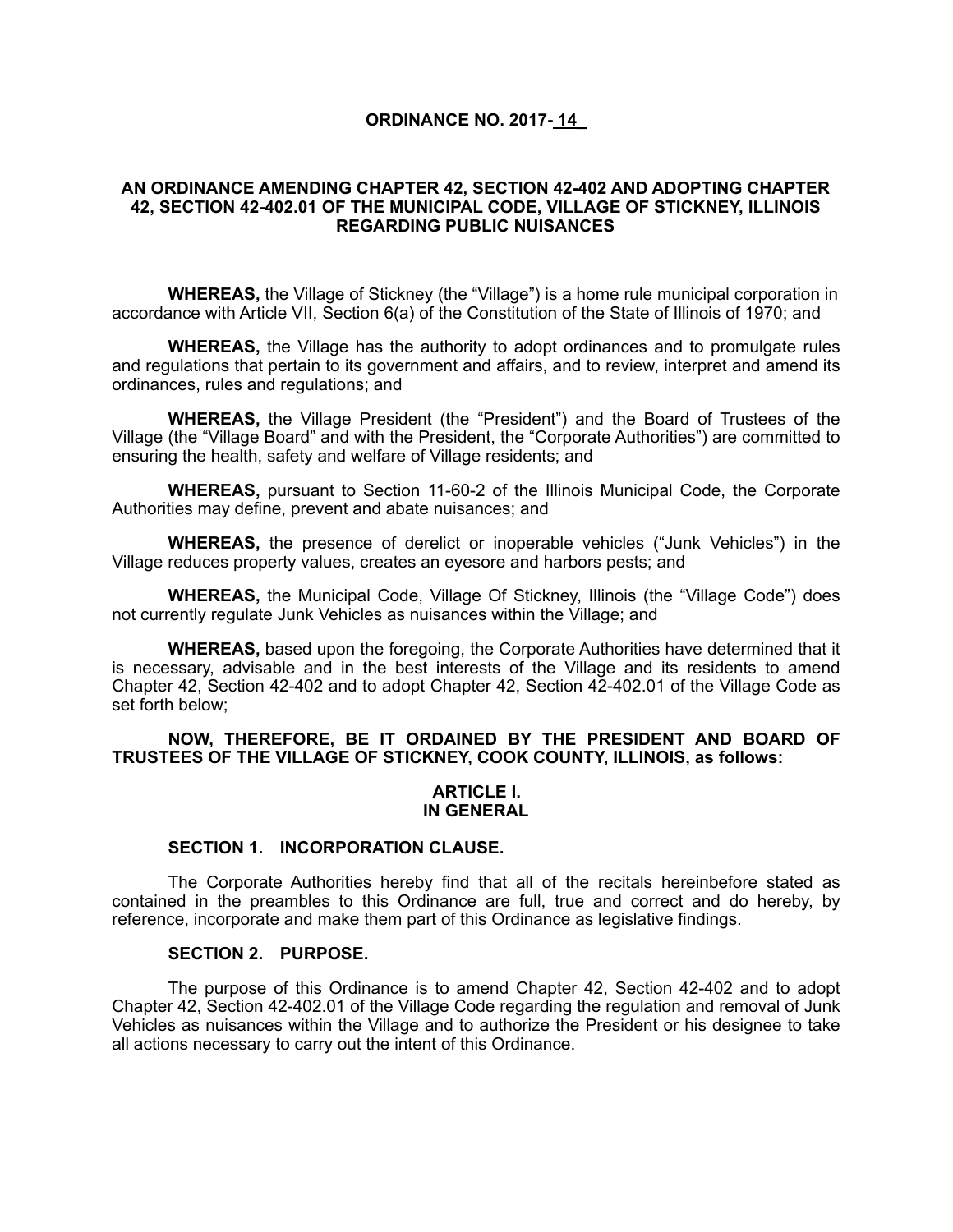## **ARTICLE II.**

### **AMENDMENT OF CHAPTER 42, SECTION 42-402 AND ADOPTION OF CHAPTER 42, SECTION 42-402.01 OF THE MUNICIPAL CODE, VILLAGE OF STICKNEY, ILLINOIS**

#### **SECTION 3.0. AMENDMENT OF CHAPTER 42, SECTION 42-402.**

That the Village Code is hereby amended, notwithstanding any provision, ordinance, resolution or Village Code section to the contrary, by amending Chapter 42, Section 42-402 as follows:

#### **Sec. 42-402. - Illustrative enumeration.**

The maintaining, using, placing, depositing, leaving or permitting to be or remain on any public or private property of any of the following items, conditions or actions are hereby declared to be and constitute a nuisance; provided, however, that this enumeration shall not be deemed or construed to be conclusive, limiting or restrictive:

(1) Noxious weeds and other rank vegetation.

(2) Accumulation of rubbish, trash, refuse, junk and other abandoned materials, metals, lumber or other things.

(3) Any condition which provides harborage for rats, mice snakes and other vermin.

(4) Any building or other structure which is in such a dilapidated condition that it is unfit for human habitation, or kept in such an unsanitary condition that it is a menace to the health of people residing in the vicinity thereof, or presents a more than ordinarily dangerous fire hazard in the vicinity where it is located.

(5) All unnecessary or unauthorized noises and annoying vibrations, including animal noises.

(6) All disagreeable or obnoxious odors and stenches, as well as the conditions, substances or other causes which give rise to the emission or generation of such odors and stenches.

(7) The carcasses of animals or fowl not disposed of within a reasonable time after death.

(8) The pollution of any public well or cistern, stream, lake, canal or body of water by sewage, dead animals, creamery, industrial wastes or other substances.

(9) Any building, structure or other place or location where any activity which is in violation of local, state or federal law is conducted, performed or maintained.

(10) Any accumulation of stagnant water permitted or maintained on any lot or piece of ground.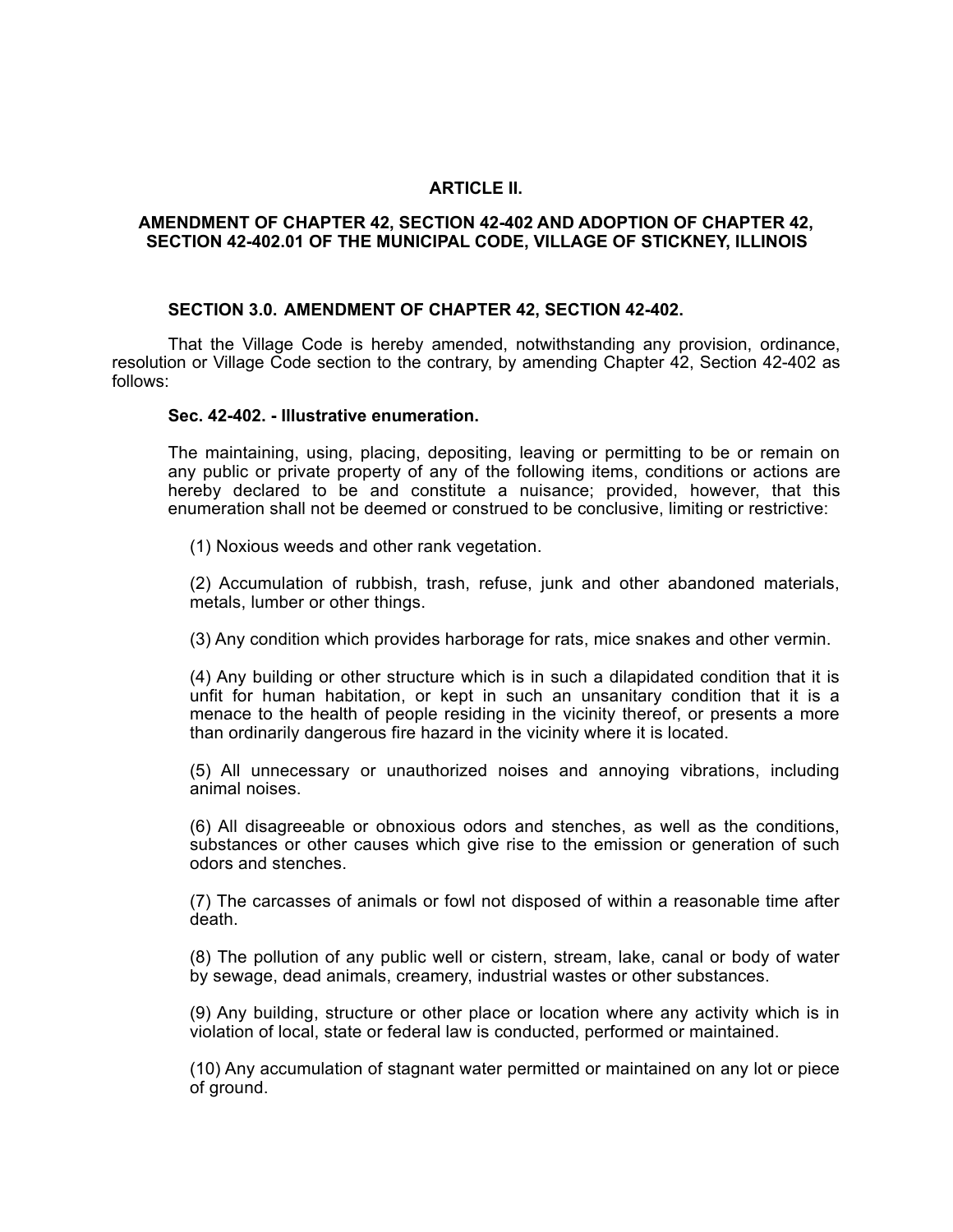(11) Dense smoke, noxious fumes, gas, soot or cinders, in unreasonable quantities.

(12) Any abandoned, wrecked, dismantled, inoperable, rusted, junked or partially dismantled motor vehicle, whether attended or not, upon any private property within the village for a period of time in excess of 7 days, excluding any motor vehicle which is parked or stored in a completely enclosed garage.

## **SECTION 3.1. ADOPTION OF CHAPTER 42, SECTION 42-402.01.**

That the Village Code is hereby amended, notwithstanding any provision, ordinance, resolution or Village Code section to the contrary, by adopting Chapter 42, Section 42-402.01 as follows:

## **Sec. 42-402.01 – Junk Vehicles; Nuisance.**

(a) *Definitions.* For purposes of this section, *junk vehicle* shall mean any abandoned, wrecked, dismantled, inoperable, rusted, junked or partially dismantled motor vehicle, whether attended or not, upon any private property within the village for a period of time in excess of 7 days. The term *junk vehicle* shall not include any motor vehicle which is parked or stored in a completely enclosed garage.

(b) *Notice To Remove.*

1. Whenever it comes to the attention of the police department that any junk vehicle exists in the village, a notice in writing shall be served upon the occupant of the land where the nuisance exists, or in case there is no such occupant, then upon the owner of the property or his agent, notifying them of the existence of the nuisance and ordering its removal within 10 days of the date of the notice.

2. The police department shall give notice of the order of removal to the owner or occupant of the private property where the nuisance is located at least 7 days before the time of compliance. Such notice shall be given by:

a. Affixing notice on such vehicle; and

b. Sending notice by regular and certified mail to the owner of such vehicle at his last known address if the owner is reasonably ascertainable; and

c. Sending notice by regular and certified mail to the person owning or controlling the property on which such vehicle is located; or

d. If none of the above methods is possible, then by posting notice in a conspicuous place upon the private property on which the vehicle is located.

3. The notice shall contain the order of removal within the time specified in this chapter, and the notice shall advise that upon failure to comply with the order to remove, the village or its designee shall undertake such removal with the cost of the removal to be levied against the owner or occupant of the property.

## (c) *Removal Of Vehicle; Notice.*

1. If the violation described in the notice has not been remedied within the 10 day period of compliance, the chief of police or his designee shall have the right to take possession of the vehicle and remove it from the premises. It shall be unlawful for any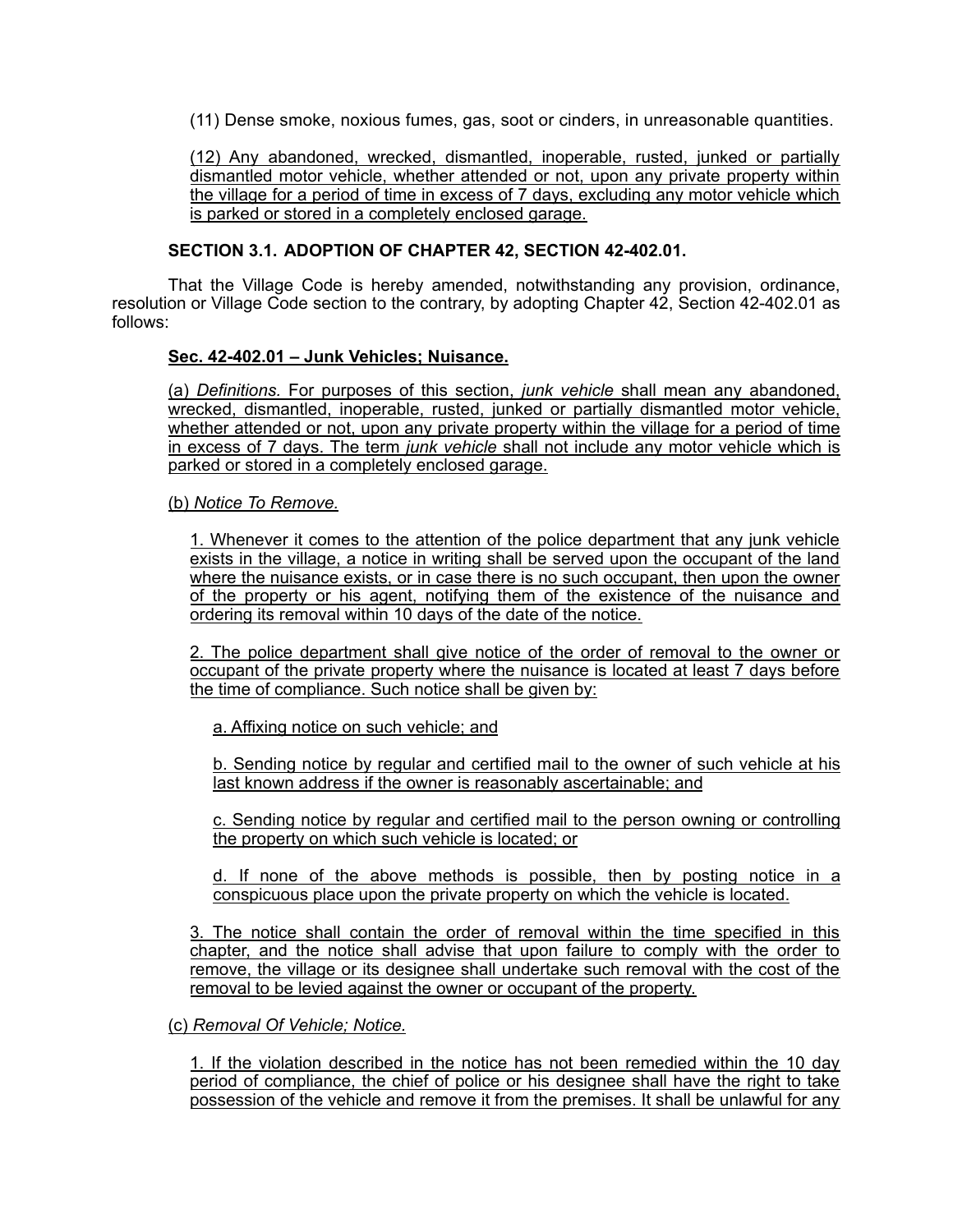person to interfere, hinder or refuse to allow such person or persons to enter upon private property for the purpose of removing a vehicle under the provisions of this chapter.

2. Within 48 hours after removal of such vehicle, the police department shall give notice to the registered owner of the vehicle, if known, and also to the owner or occupant of the private property from which the article was removed, that said vehicle or vehicles have been impounded or stored for violation of this section. The notice shall give the location of where the vehicle or vehicles are stored and the costs incurred by the village for removal.

(d) *Responsibility For Removal And Costs.* Upon proper notice, the owner of the junk vehicle and the owner or occupant of the private property on which the same is located shall be jointly and severally liable for its removal. In the event of removal and disposition by the village, the owner or occupant of the private property where same is located shall be jointly and severally liable for the related expenses incurred, including, but not limited to, storage fees when applicable.

(e) *Right of Entry.* The chief of police or his designee may enter upon private property at all reasonable hours for the purpose of inspecting such junk vehicle or vehicles, posting notice thereon and removing and impounding such junk vehicle or vehicles, and it shall be unlawful for any person to prevent the chief of police or his designee from entering upon private property for purposes of carrying out his duties hereunder or to interfere with him in the lawful performance of his duties under the provisions of this chapter.

# **SECTION 3.2. OTHER ACTIONS AUTHORIZED.**

The officers, employees and/or agents of the Village shall take all action necessary or reasonably required to carry out, give effect to and consummate the amendments contemplated by this Ordinance and shall take all action necessary in conformity therewith. The officers, employees and/or agents of the Village are specifically authorized and directed to draft and disseminate any and all necessary forms or notices to be utilized in connection with the intent of this Ordinance.

### **ARTICLE III. HEADINGS, SAVINGS CLAUSES, PUBLICATION, EFFECTIVE DATE**

## **SECTION 4. HEADINGS.**

The headings of the articles, sections, paragraphs and subparagraphs of this Ordinance are inserted solely for the convenience of reference and form no substantive part of this Ordinance nor should they be used in any interpretation or construction of any substantive provision of this Ordinance.

## **SECTION 5. SEVERABILITY.**

The provisions of this Ordinance are hereby declared to be severable and should any provision of this Ordinance be determined to be in conflict with any law, statute or regulation by a court of competent jurisdiction, said provision shall be excluded and deemed inoperative, unenforceable and as though not provided for herein and all other provisions shall remain unaffected, unimpaired, valid and in full force and effect.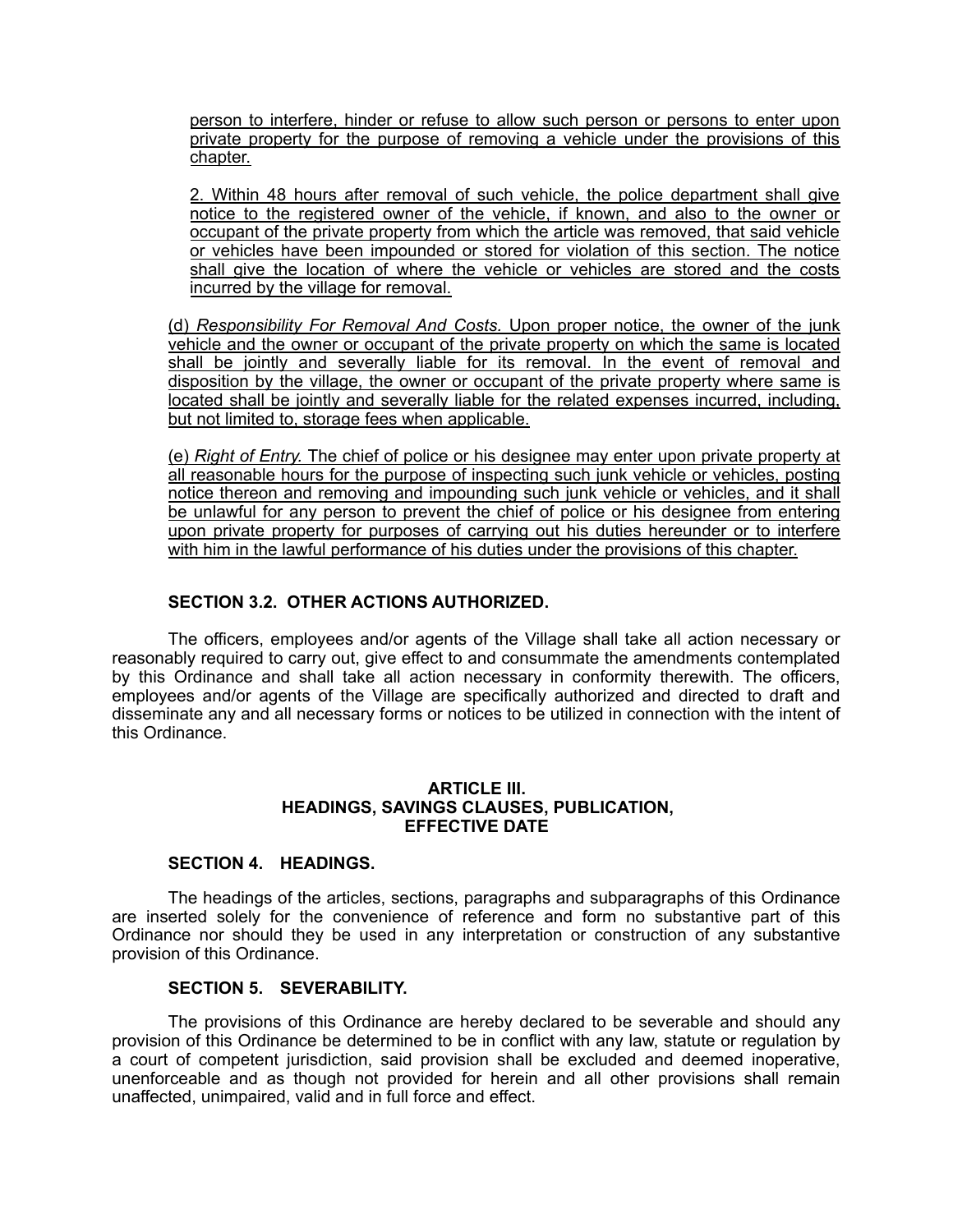### **SECTION 6. SUPERSEDER.**

All code provisions, ordinances, resolutions, rules and orders, or parts thereof, in conflict herewith are, to the extent of such conflict, hereby superseded.

## **SECTION 7. PUBLICATION.**

A full, true and complete copy of this Ordinance shall be published in pamphlet form or in a newspaper published and of general circulation within the Village as provided by the Illinois Municipal Code, as amended.

## **SECTION 8. EFFECTIVE DATE.**

This Ordinance shall be effective and in full force ten (10) days after its passage and approval.

(REMAINDER OF THIS PAGE INTENTIONALLY LEFT BLANK)

PASSED this 18<sup>th</sup> day of July, 2017.

**AYES: Trustees Hrejsa, Kapolnek, Milenkovic, Savopoulos, Torres and White**